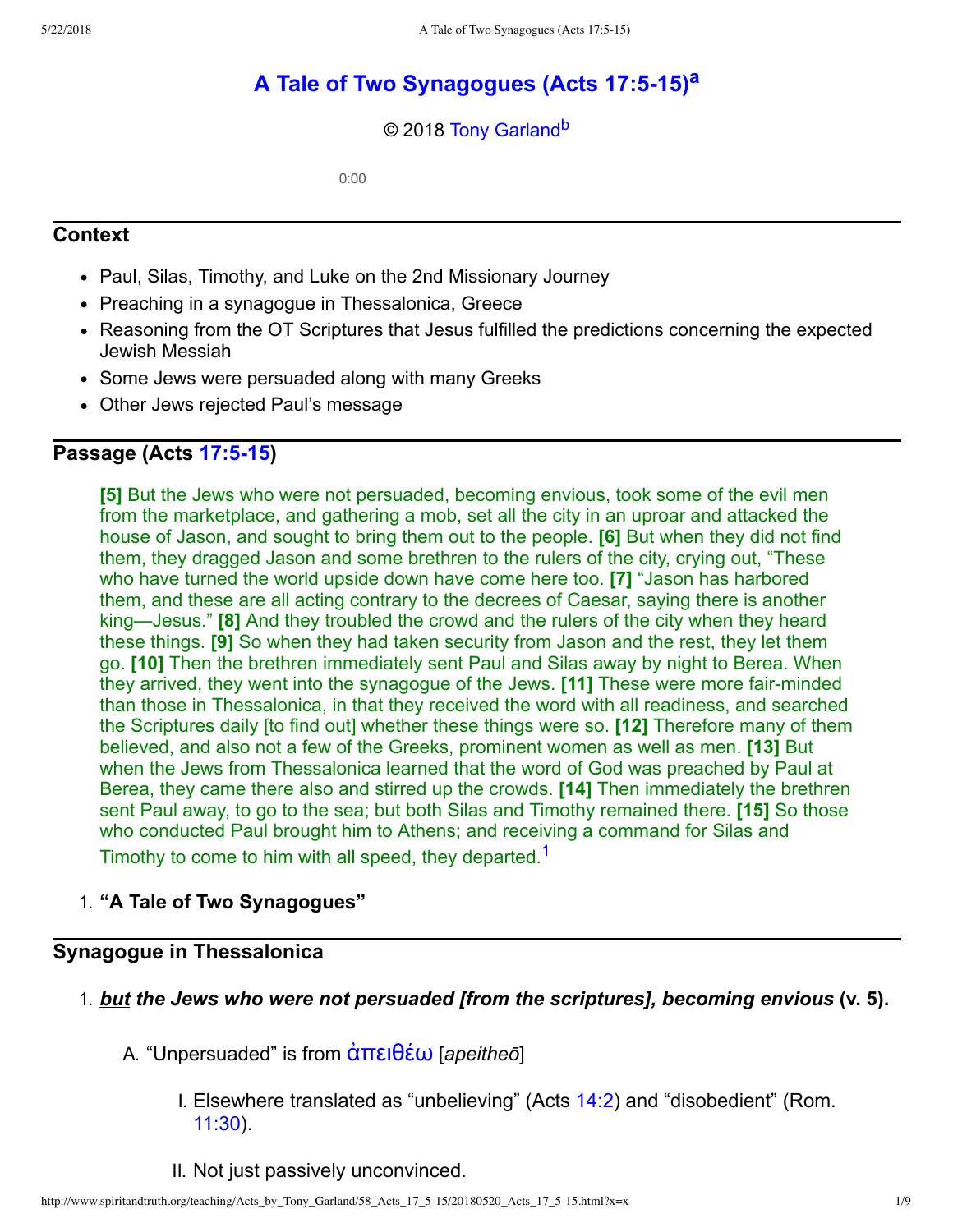<span id="page-1-0"></span>III. Speaks of "the most severe form of disobedience, in relation to the gospel message disbelieve, refuse to believe<sup>"[2](#page-8-3)</sup>

#### 2. **Motivation: Jealousy/Envy**

- A. "Envious" is from **ζηλόω** [*zēloō*]
	- I. From which we get "zeal" and "zealous"
	- II. As we'll see, they were zealous for Judaism, but not zealous for righteousness
- B. The Gentile component of their jealousy
	- I. *And some of them [Jews] were persuaded; and a great multitude of the devout Greeks, and not a few of the leading women, joined Paul and Silas* (Acts [17:4\)](http://www.spiritandtruth.org/bibles/nasb/b44c017.htm#Acts_C17V4).
	- II. As more Gentiles respond to "the God of Israel", their jealousy increased
	- III. The unique historical relationship of the Jews to God
		- a. God is described as "the God of Israel" over 200 times in the Bible.
		- b. Romans [9,](http://www.spiritandtruth.org/bibles/nasb/b45c009.htm#Rom._C9V1) Paul describes the priviledged position of the Jews, "my countrymen according to the flesh, who are Israelites"
			- i. He explains the unique historical relationship and benefits of the Jewish nation before God
				- *. . . to whom pertain the adoption, the glory, the covenants, the giving of the law, the service of God, and the promises; of whom are the fathers and from whom, according to the flesh, Christ came, who is over all, the eternally blessed God* (Romans [9:3–5a\)](http://www.spiritandtruth.org/bibles/nasb/b45c009.htm#Rom._C9V3).
		- c. God made some uniquely preferential promises to the Jews
			- i. *. . . Before all your people I will do marvels such as have not been done in all the earth, nor in any nation; . . . it [is] an awesome thing that I will do with you* (Ex. [34:10](http://www.spiritandtruth.org/bibles/nasb/b02c034.htm#Ex._C34V10)).
			- ii. *. . . the LORD has chosen you to be a people for Himself, a special treasure above all the peoples who [are] on the face of the earth* (Deu. [14:2](http://www.spiritandtruth.org/bibles/nasb/b05c014.htm#Deu._C14V2)).
	- IV. Consider Paul's defense before his fellow Jews of Jerusalem in Acts [22](http://www.spiritandtruth.org/bibles/nasb/b44c022.htm#Acts_C22V1)
		- a. *"Now it happened, when I returned to Jerusalem and was praying in the temple, that I was in a trance and saw Him [Jesus] saying to me, 'Make haste and get out of Jerusalem quickly, for they will not receive your testimony concerning Me.' . . . Then He said to me, 'Depart, for I will send you far from here to the Gentiles.' " And they listened to him until this word, and [then] they raised their voices and said, "Away with such a [fellow] from the earth, for he is not fit to live!"* (Acts 22:17-22).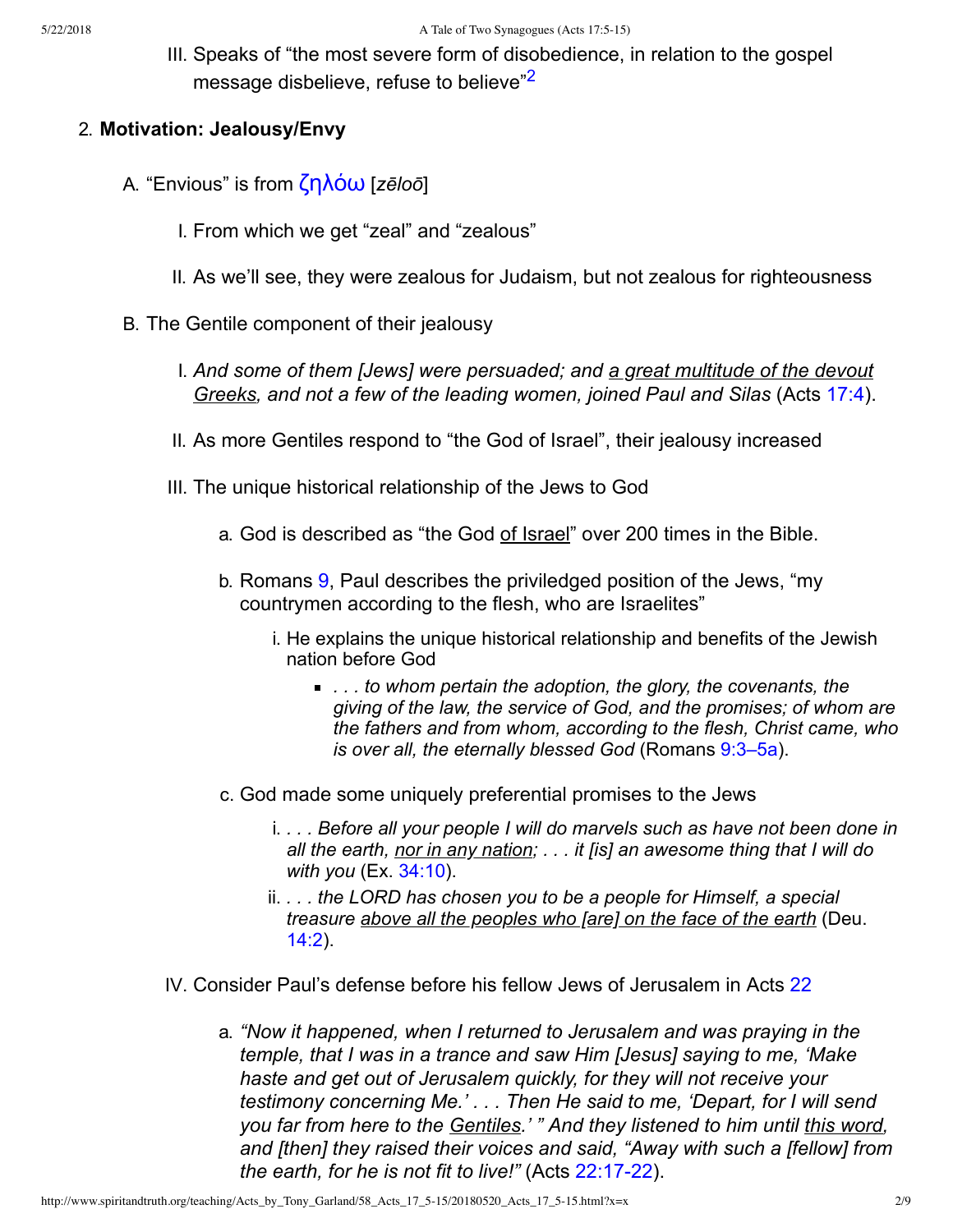#### b. They listened until *this word* — what word? GENTILES

- V. Earlier, in Acts [13](http://www.spiritandtruth.org/bibles/nasb/b44c013.htm#Acts_C13V1),
	- a. Paul and Barnabus where preaching in a synagogue in Antioch in Pisidia
	- b. Notice to the response of the Jews as large numbers of Gentiles express interest in Paul's message
		- i. (As in the gospels, we can clean much information by noticing listeners respond to the truth.)
	- c. *On the next Sabbath almost the whole city came together to hear the word of God. But when the Jews saw the multitudes [these were Gentiles], they were filled with envy; and contradicting and blaspheming, they opposed the things spoken by Paul. Then Paul and Barnabas grew bold and said, "It was necessary that the word of God should be spoken to you first; but since you reject it, and judge yourselves unworthy of everlasting life, behold, we turn to the Gentiles."* (Acts 13:44-46)
- C. This Jewish jealousy is part of God's design to motivate unbelieving Jews to reconsider their rejection of Jesus
	- I. *They have provoked Me to jealousy by [what] is not God; They have moved Me to anger by their foolish idols. But I will provoke them to jealousy by [those who are] not a nation; I will move them to anger by a foolish nation* (Deu. [32:21](http://www.spiritandtruth.org/bibles/nasb/b05c032.htm#Deu._C32V21) cf. Rom. [10:19](http://www.spiritandtruth.org/bibles/nasb/b45c010.htm#Rom._C10V19))
	- II. *I say then, have [the Jews] stumbled that they should fall? Certainly not! But through their fall, to provoke them to jealousy, salvation [has come] to the Gentiles* (Rom. [11:11](http://www.spiritandtruth.org/bibles/nasb/b45c011.htm#Rom._C11V11))
	- III. *For I speak to you Gentiles; inasmuch as I am an apostle to the Gentiles, I magnify my ministry, if by any means I may provoke to jealousy [those who are] my flesh and save some of them* (Rom. 11:13-14)
	- IV. It is God's intention for the faithfulness of believing Gentiles to the Jewish Messiah and the God of Israel to drive unbelieving Jews to distraction!

#### 3. **The faithless Jews of Thessalonica were zealous, but for what?**

- A. Represent themselves as zealous for God, yet willing to use whatever means is convenient to their cause—even Godless means
	- I. Willing to use evil men, to produce a mob
		- a. "rounded up some bad characters from the marketplace" (NIV)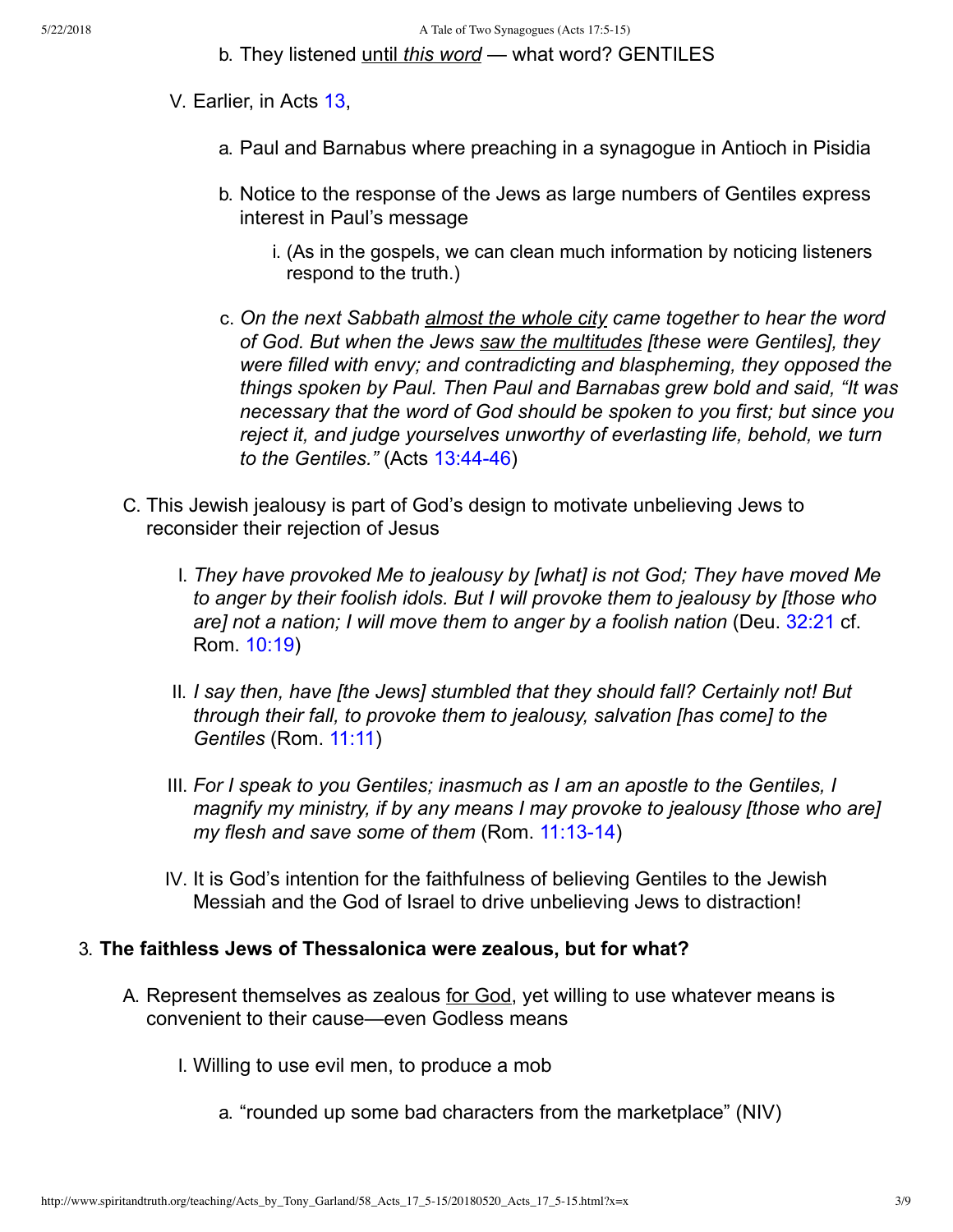- b. "gathering together some worthless men from the rabble in the marketplace" (NET)
- c. Their zeal is pragmatic and unprincipled the end justifies the means
- II. They misrepresent Paul as teaching that Jesus was a threat to the present geopolitical king, Caesar.
	- a. *. . . these are all acting contrary to the decrees of Caesar, saying there is another king—Jesus* (Acts [17:7](http://www.spiritandtruth.org/bibles/nasb/b44c017.htm#Acts_C17V7))
	- b. The chief priests employed the same technique to condemn Jesus to the cross.
		- i. *. . . Pilate said to them, "Shall I crucify your King?" The chief priests answered, "We have no king but Caesar!* (John [19:15\)](http://www.spiritandtruth.org/bibles/nasb/b43c019.htm#John_C19V15).
	- c. But, in Thessalonica, Paul was not preaching Jesus as a geopolitical threat to Caesar's government.
- III. To engage the political/governmental machinery in their cause, they misrepresent Paul's teaching as a threat to the government.

### 4. **Unbelievers from Thessalonica are not passive, they are** *actively hostile* **to the gospel.**

- A. *But when the Jews from Thessalonica learned that the word of God was preached by Paul at Berea, they came there also and stirred up the crowds* (Acts [17:13\)](http://www.spiritandtruth.org/bibles/nasb/b44c017.htm#Acts_C17V13).
- B. Such folk generally represent themselves as "reasonable" and champions of freedom.
- C. Yet they actually oppose freedom of information and freedom of conscience.
- D. How do we know? Because they expend great energy to oppose the gospel attempting to block its communication to others.
- E. They will do everything possible to see to it that the "level playing field" is anything but level.
- F. They vociferously demand access to the field and then rewrite the rules to ban Christians from even coming out on the field!
	- I. The "big bang" is objective science whereas creationism is a faith-based belief.
	- II. Government and education should be free of all religious belief and influence meanwhile promoting secular humanism (a religious belief).
	- III. Free speech should be protected at all costs, except for Christian free speech which is deemed to be "hate speech."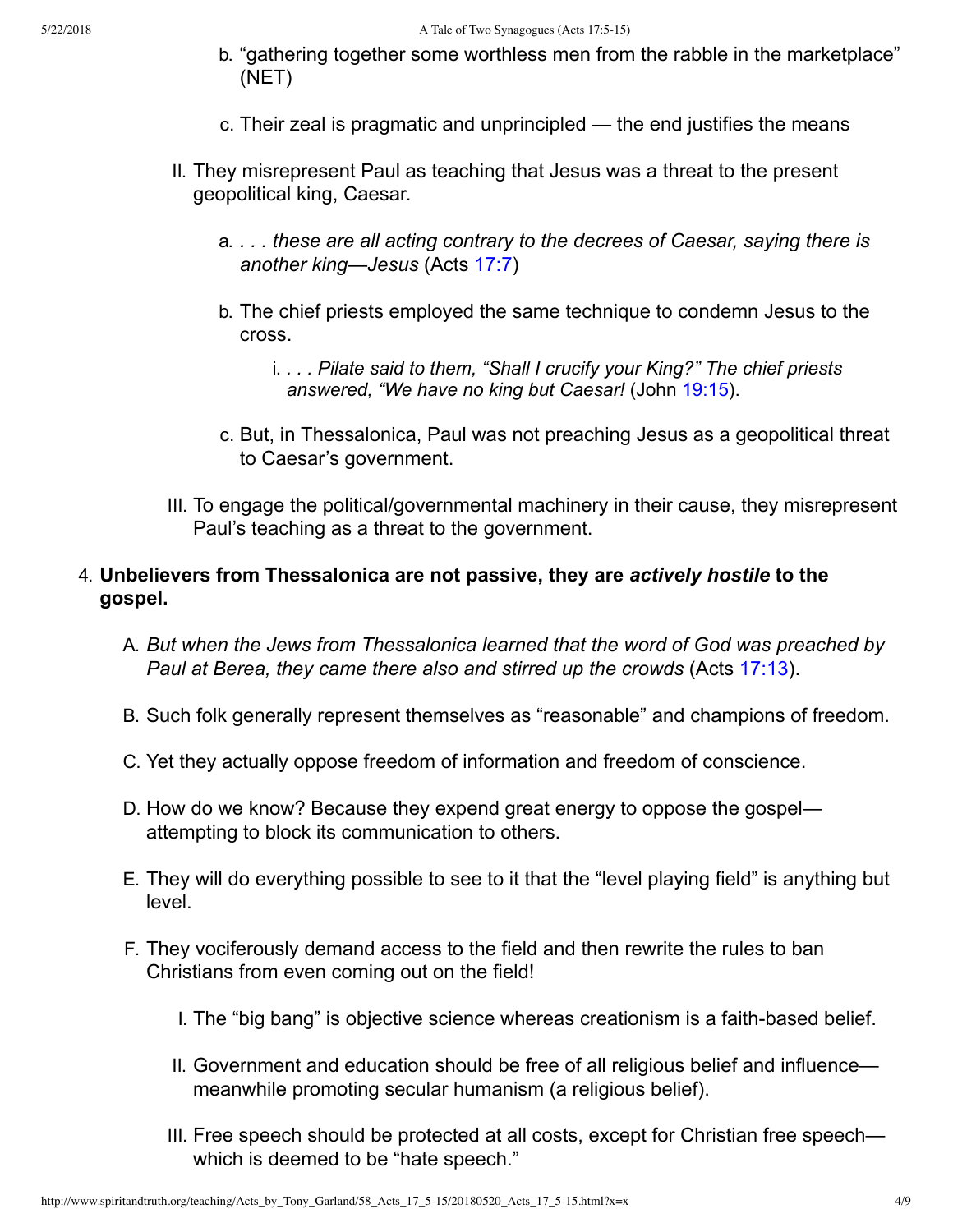#### **Synagogue in Berea**

- 1. **Paul followed his established practice of beginning his evangelistic work at the local synagogue:** *When they arrived, they went into the synagogue of the Jews* **(Acts [17:10](http://www.spiritandtruth.org/bibles/nasb/b44c017.htm#Acts_C17V10)).**
- <span id="page-4-1"></span><span id="page-4-0"></span>2. **A different attitude in the Synagogue of Berea**
	- A. These were more fair-minded than those in Thessalonica, in that they received the *word with all readiness, and searched the Scriptures daily to find out whether these things were so* (Acts [17:11\)](http://www.spiritandtruth.org/bibles/nasb/b44c017.htm#Acts_C17V11).
	- B. Fair-minded is from εὐγενης [*eugenēs*], meaning, "open-minded, of noble character,"<sup>[3](#page-8-4)</sup> "without prejudice."<sup>[4](#page-8-5)</sup>
		- I. See: the Bible endorses being open-minded . . . keeping your mind open to the truth of Scripture!
	- C. Eager to receive Scripture: "they received the word with all readiness."
	- D. Knowledgeable of the Scriptures: "searched the Scriptures daily."
		- I. Not a once-in-a-blue-moon cram session: an ongoing, daily partaking of God's Word, guided by the Holy Spirit.
	- E. Submitted to Scriptures: willing to measure teaching by the Scriptures.
		- I. Gave greater authority to Scripture than opinions—either their own or of others.
	- F. They were willing to be *conformed* to Scripture rather than attempting to reinterpret Scripture to support their own sinful unbelief.

#### 3. *Therefore many of them believed...* **(Acts [17:12\)](http://www.spiritandtruth.org/bibles/nasb/b44c017.htm#Acts_C17V12).**

A. The Word of God supported the testimony of Paul such that the Holy Spirit worked in their hearts.

# **Two groups of Jews**

- 1. **Both had:**
	- A. The same Scriptures.
	- B. The same knowledge of Hebrew.
	- C. The same customs and cultural background.
	- D. Similar-looking zeal to serve God.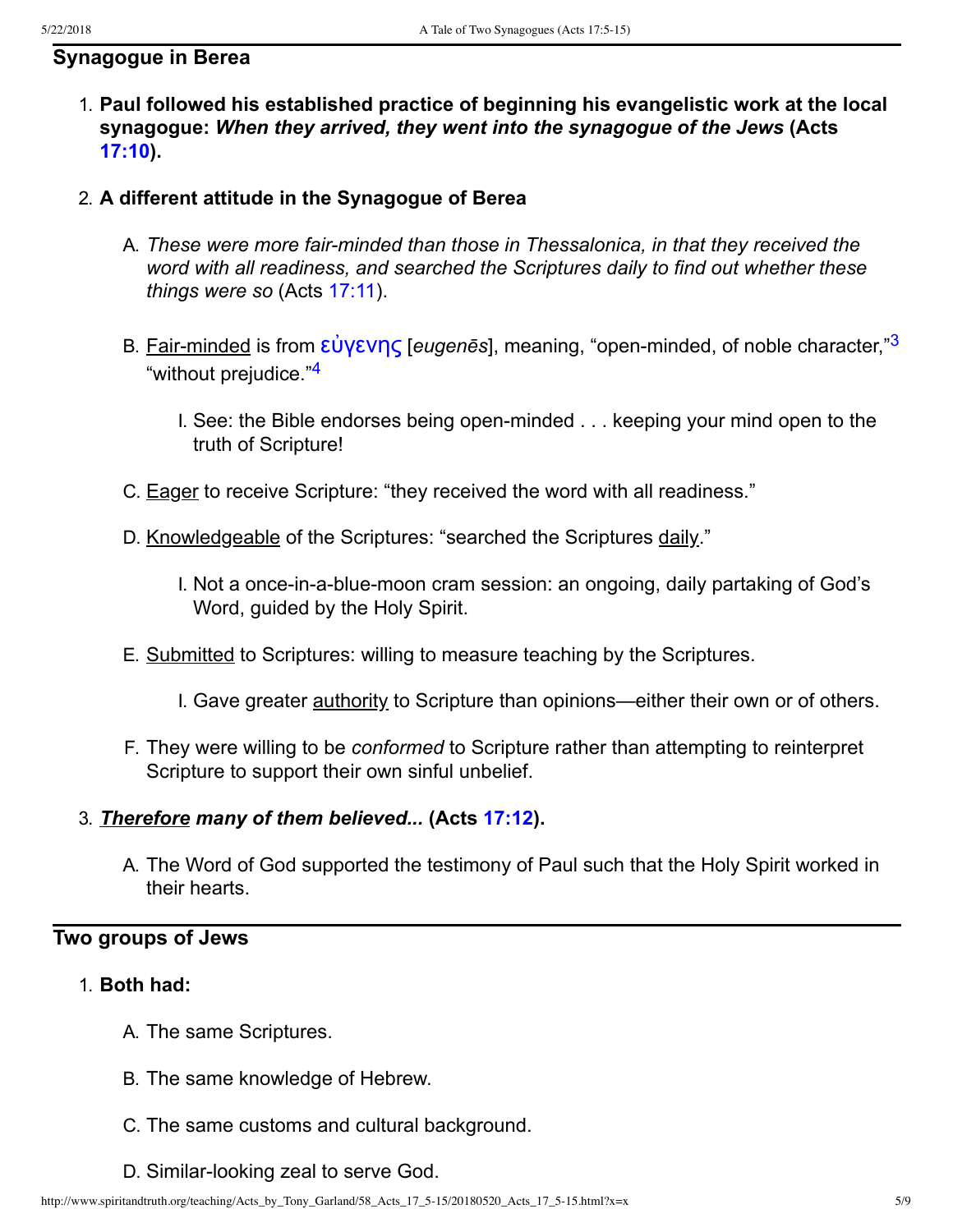- 2. **Similar in outward appearance, but citizens of opposing kingdoms serving different masters:**
	- A. Jealous Jews those who rejected the gospel, whom Jesus refers to as false Jews (Rev. [2:9](http://www.spiritandtruth.org/bibles/nasb/b66c002.htm#Rev._C2V9); Rev. [3:9](http://www.spiritandtruth.org/bibles/nasb/b66c003.htm#Rev._C3V9)).
	- B. Genuine Jews those who accepted the gospel, whom Paul refers to as "true Jews" (Rom. [2:29](http://www.spiritandtruth.org/bibles/nasb/b45c002.htm#Rom._C2V29); [4:12;](http://www.spiritandtruth.org/bibles/nasb/b45c004.htm#Rom._C4V12) [11:7\)](http://www.spiritandtruth.org/bibles/nasb/b45c011.htm#Rom._C11V7) and "the Israel of God" (Gal. [6:1](http://www.spiritandtruth.org/bibles/nasb/b48c006.htm#Gal._C6V1)).

**The lesson of the unbelieving Jews of Thessalonica:** *there are people who profess God while zealously opposing God's work.*

1. *Not everyone who says to Me, 'Lord, Lord,' shall enter the kingdom of heaven, but he who does the will of My Father in heaven. Many will say to Me in that day, 'Lord, Lord, have we not prophesied in Your name, cast out demons in Your name, and done many wonders in Your name?' And then I will declare to them, 'I never knew you; depart from Me, you who practice lawlessness!'* (Mat. 7:21-23).

A. Who enters? He who does the will of God.

B. These were very busy endorsing their activities with His name: "Lord, have we not [done *this*] in Your name, [done *that*], in Your name, [done *the other*] in Your name".

I. Quick to attribute their zealous activities as being in the name of Jesus.

- C. His response: *I never knew you!*
- D. How does Jesus characterize their activities: **lawlessness** their practices opposed God's will, they ran rough-shod over boundaries/laws established by the very one Whose name they so frequently had on their lips.

### 2. **Scriptural Examples:**

- A. In the letters of Jesus in chapters 2 and 3 of the book of Revelation to the churches of Smyrna and Philadelphia.
	- I. Jesus refers to Jews who reject Him, as *false Jews*.
		- a. To Smyrna, he writes: *I know your works, tribulation, and poverty (but you are rich); and [I know] the blasphemy of those who say they are Jews and are not, but [are] a synagogue of Satan* (Rev. [2:9\)](http://www.spiritandtruth.org/bibles/nasb/b66c002.htm#Rev._C2V9).
		- b. To Philadelphia, he writes: *Indeed I will make [those] of the synagogue of Satan, who say they are Jews and are not, but lie—indeed I will make them come and worship before your feet, and to know that I have loved you* (Rev. [3:9](http://www.spiritandtruth.org/bibles/nasb/b66c003.htm#Rev._C3V9)).
	- II. He indicates their allegience, motivation, and work as being in accord with Satan!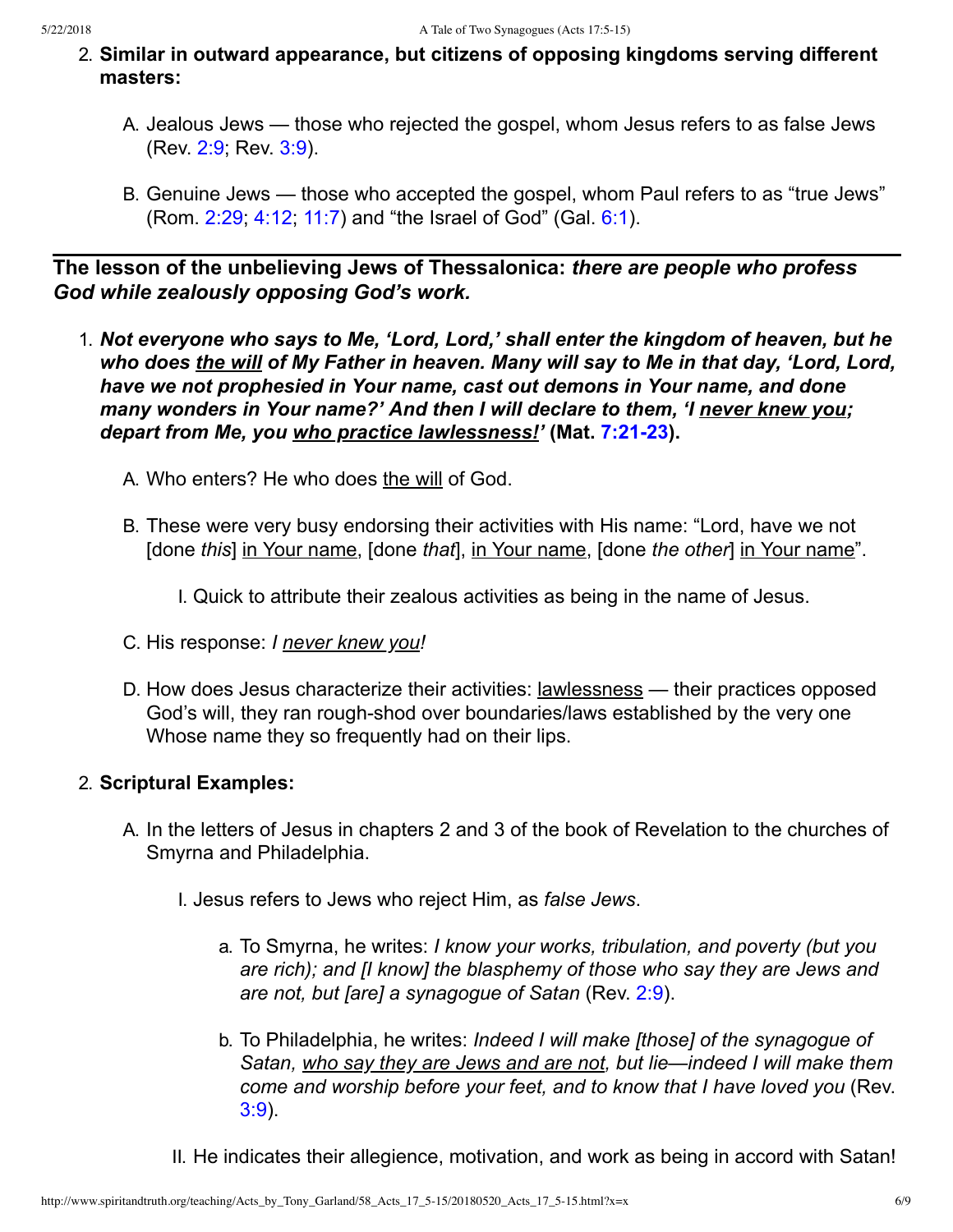III. They have God on their lips and the devil in their hearts!

#### 3. **Modern Examples**

- A. What is the primary way they can be identified? Are they lazy, inactive, unmotivated?
- B. On the contrary: they are often very busy and highly motivated: "haven't we done THIS and THAT and the OTHER in Your name?"
- C. The key factor: *lawlessness* they throw off the teachings of God even as they claim to follow God.
- D. What laws of God are professing Christians breaking today?
	- I. Not sins of ignorance.
	- II. Not occasional sin where conviction follows.
	- III. Active, willful disobedience to clearly stated injunctions in Scripture.
- <span id="page-6-1"></span><span id="page-6-0"></span>E. Examples
	- I. Professing Christians who condone abortion contrary to the clear teaching of Scripture.<sup>[5](#page-8-6)</sup>
	- II. Professing Christians who support the practice of homosexuality marriage and ordination as pastors — contrary to the clear teaching of Scripture.<sup>[6](#page-8-7)</sup>
	- III. Professing Christians who remain sexually active outside of the bonds of marriage — contrary to the clear teaching of Scripture.<sup>[7](#page-8-8)</sup>
	- IV. Professing Christians who endorse women as pastors contrary to the clear teaching of Scripture.<sup>[8](#page-8-9)</sup>
	- V. Actively opposing God's work in history through his chosen people: Israel contrary to the clear teaching of Scripture.<sup>[9](#page-8-10)</sup>
- <span id="page-6-4"></span><span id="page-6-3"></span><span id="page-6-2"></span>F. All of these activities oppose God's will as communicated in Scripture.
	- I. Are *all* professing Christians who condone these practices nonbelievers?
	- II. Can there be any doubt that some are true believers?
	- III. But, in the practice of their professed Christianity, they are aiding and abetting the enemies of God.
	- IV. How sure can such professing Christians be that they won't hear their professed Lord eventually say, *depart from Me, you who practice lawlessness!* (Mat. [7:23\)](http://www.spiritandtruth.org/bibles/nasb/b40c007.htm#Mat._C7V23)?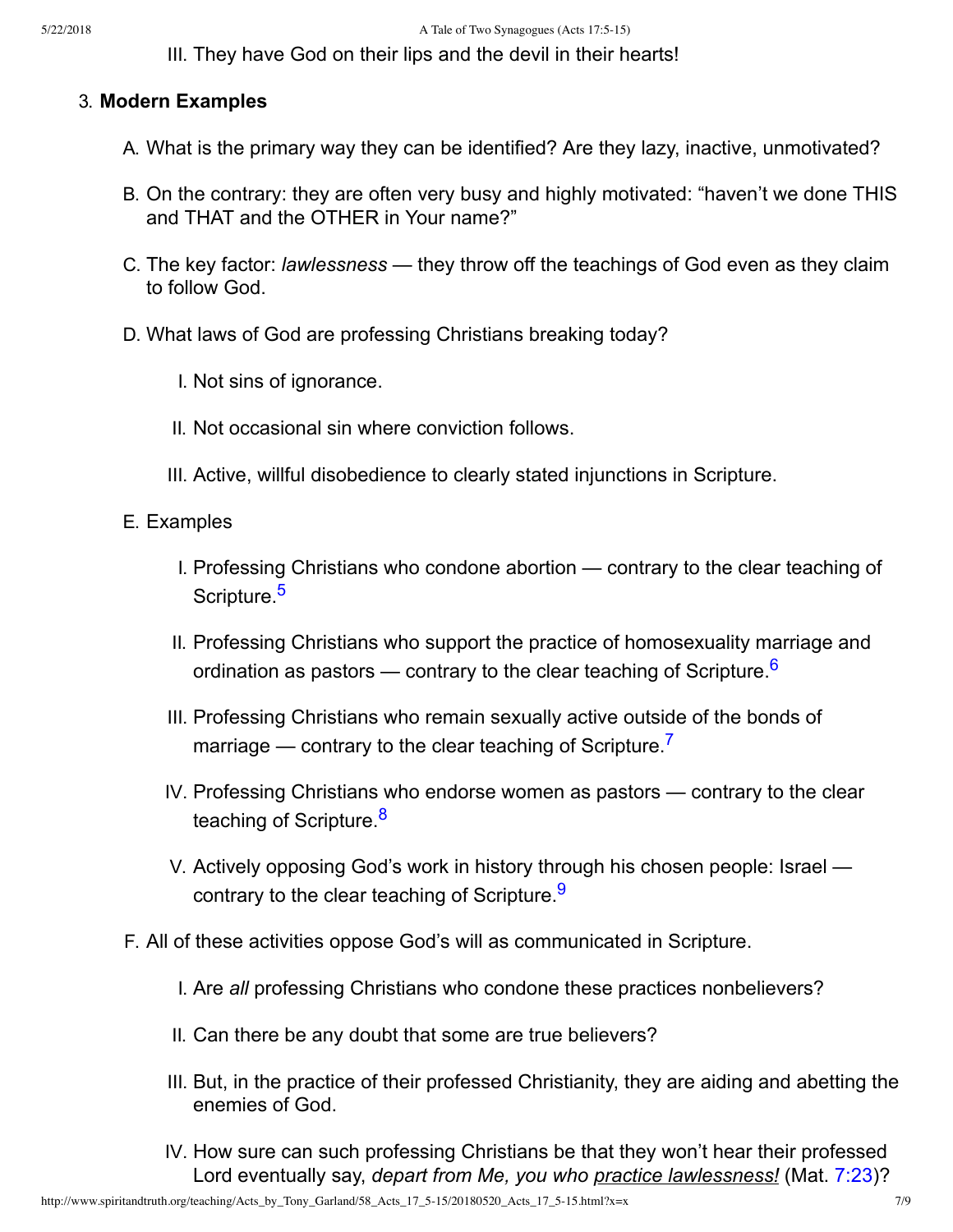- G. The ones who remain unrepentant are like the Pharisees of Jesus' day, to whom Jesus responded:
	- I. *Hypocrites! Well did Isaiah prophesy about you, saying: 'These people draw near to Me with their mouth, And honor Me with [their] lips, But their heart is far from Me. And in vain they worship Me, Teaching [as] doctrines the commandments of men'* (Mat. 15:7-9).

## **Summary**

- 1. *When the people of God neglect the WORD of God they remain unaware of the WILL of God and oppose the WORK of God.*
	- A. WORD  $\rightarrow$  WILL  $\rightarrow$  WORK



- 2. **Let the synagogue of Thessalonica, and their zeal to disrupt the true gospel, serve as a warning to all who claim to follow God.**
- 3. **Lest we be like the wicked servant's of Jesus' parable:**
	- A. *if that evil servant says in his heart, 'My master is delaying his coming,' and begins to beat [his] fellow servants, and to eat and drink with the drunkards, the master of that servant will come on a day when he is not looking for [him] and at an hour that he is not aware of, and will cut him in two and appoint [him] his portion with the hypocrites. There shall be weeping and gnashing of teeth (Mat. 24:48-51).*
- 4. **Instead, may we emulate the fair-minded Jews of Berea!**